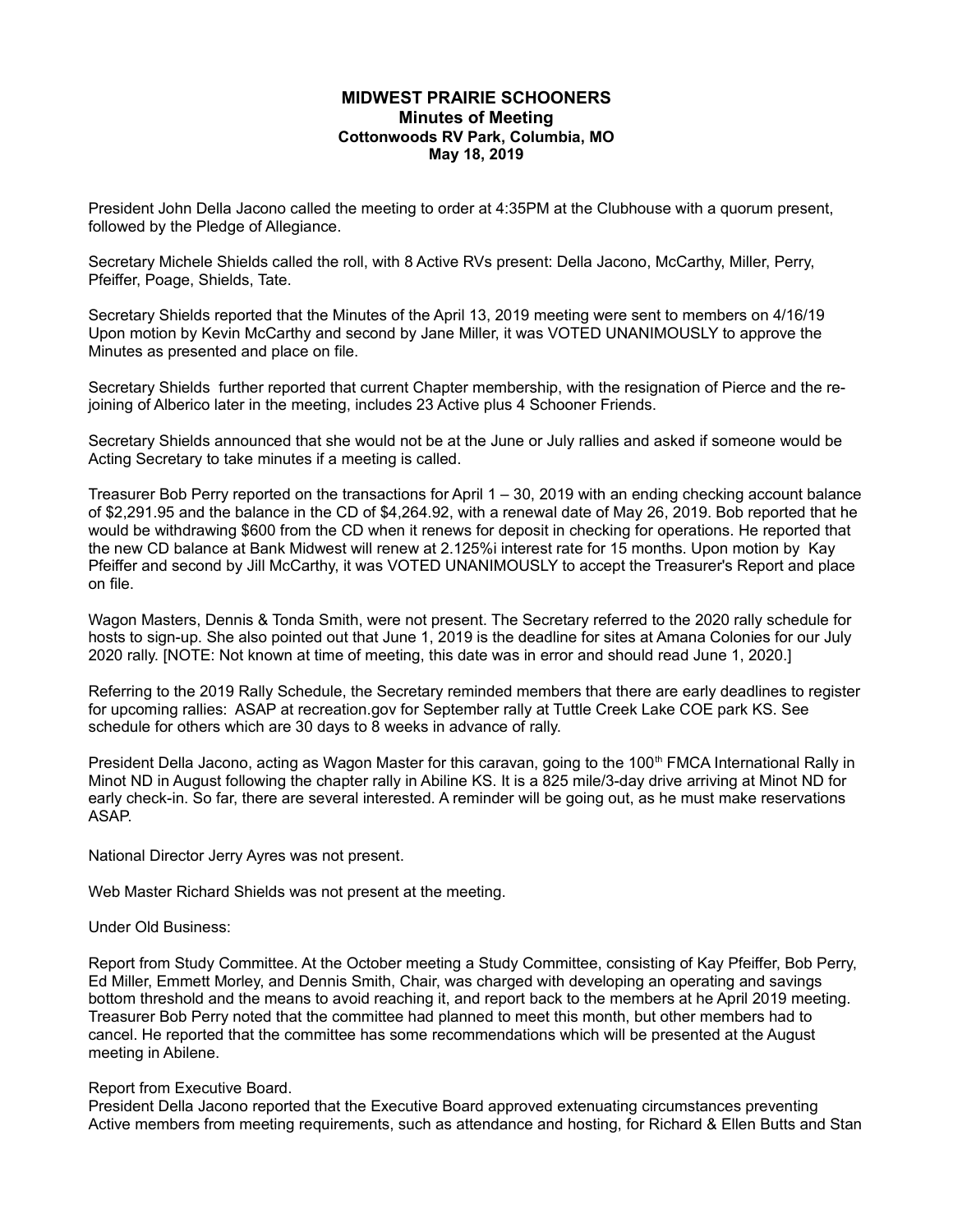& Jean Berhorst.

Secretary Shields reported that the Executive Board approved the disposition of Chapter Equipment/Supplies plus miscellaneous items for prizes and decorations in order to downsize the amount of stuff stored and not used and the items transferred from host to host each month for rallies.

The recommendation is to keep the following Equipment: 1 Hamilton-Beach 18-quart Roaster Oven; 1 Peavey Messenger Public PA System M100 (if we are never going to use it again, sell it); 1 West Bend 30-cup coffee pot (or donate and buy new); 1 Bingo game, including wheel & cards, in its own box (not needed at every rally, so must be stored somewhere); 2 MWPS Welcome signs in their own leather carrying bags with handles, plus timers & extension cords.

The recommendation is to dispose of the following Equipment via donation: 2 Gatorade Drink Cooler/Dispensers (14" H x10"D); 1 Colony Peculator 50-cup urn; 1 West Bend 30-cup coffee pot.

The recommendation is to limit to 2 bins what is needed for a rally and transferred each month from host to host by keeping only the coffee supplies, Salt & Pepper, serving utensils, plastic table cloths, foil, wax paper, pressNseal, pot holders, cleaning supplies, blank name tags & marker, inventory list, MWPS banners.

The recommendation is to donate the decorations, which are not owned by the Chapter.

The recommendation is that the box of miscellaneous items be used for door prizes at this and the June rally.

Discussion followed. Upon motion by Debbie Tate and second, it was VOTED BY MAJORITY (13 IN FAVOR, 4 OPPOSED) to use up expendable supplies currently in the 3 bins during the rest of the 2019 rallies. After that, hosts will provide whatever supplies are needed for their rally, including cleaning supplies, without reimbursement. Effective with the next rally, attendees will bring their own glasses, cups, bowls, etc., along with plates and utensils and drinks now required, to accommodate any type of food served at a meal as bowls and cups will not be provided.

The Secretary noted that the Rally Guidelines would need revising to accommodate the changes in Equipment as well as to identify what the host is required to supply at rallies and what attendees are required to bring to meals.

President Della Jacono reported on the issue of Eliminating the April rally, reducing from 7 to 6 per year. The Executive Board reviewed the rally attendance by month and location over the last six years. They reviewed responses from Active members; and since it was close, they asked that those who didn't vote or could go either way, make a definite vote. The consensus was to eliminate the April rally due to the weather and short time between returning snow birds and the rally...17 In Favor / 6 Opposed. Discussion followed. Jane Miller suggested that a luncheon could be held later in April in lieu of the rally. Upon motion by Debbie Tate and second by Ed Miller, it was VOTED UNANIMOUSLY to eliminate the April rally effective with the 2021 rally season.

The Secretary pointed out that this action will require an amendment to the Standing Rules and possibly Rally Guidelines revision.

## Under New Business:

Correspondence. Secretary Shields reported that she receives monthly reports from FMCA listing members who joined the previous month to whom she then sends a chapter introduction e-mail letter; receives e-mail replies from those interested and put on prospect list to receive our mailings; received letter from FMCA requesting the Secretary's verification of our Chapter delegates for the Governing Board Meeting in Minot ND; received letter from Six-State Rally Association requesting a door prize be donated by the Chapter.

Upon motion by Debbie Tate and second by Jane Miller, it was VOTED UNANIMOUSLY to donate a \$25 gift certificate for the 6-State Rally door prize and requested the Treasurer to take care of it.

President Della Jacono recognized May birthdays: 2-Bruce Pfeiffer; 18-Leland Lister. We sang to Bruce.